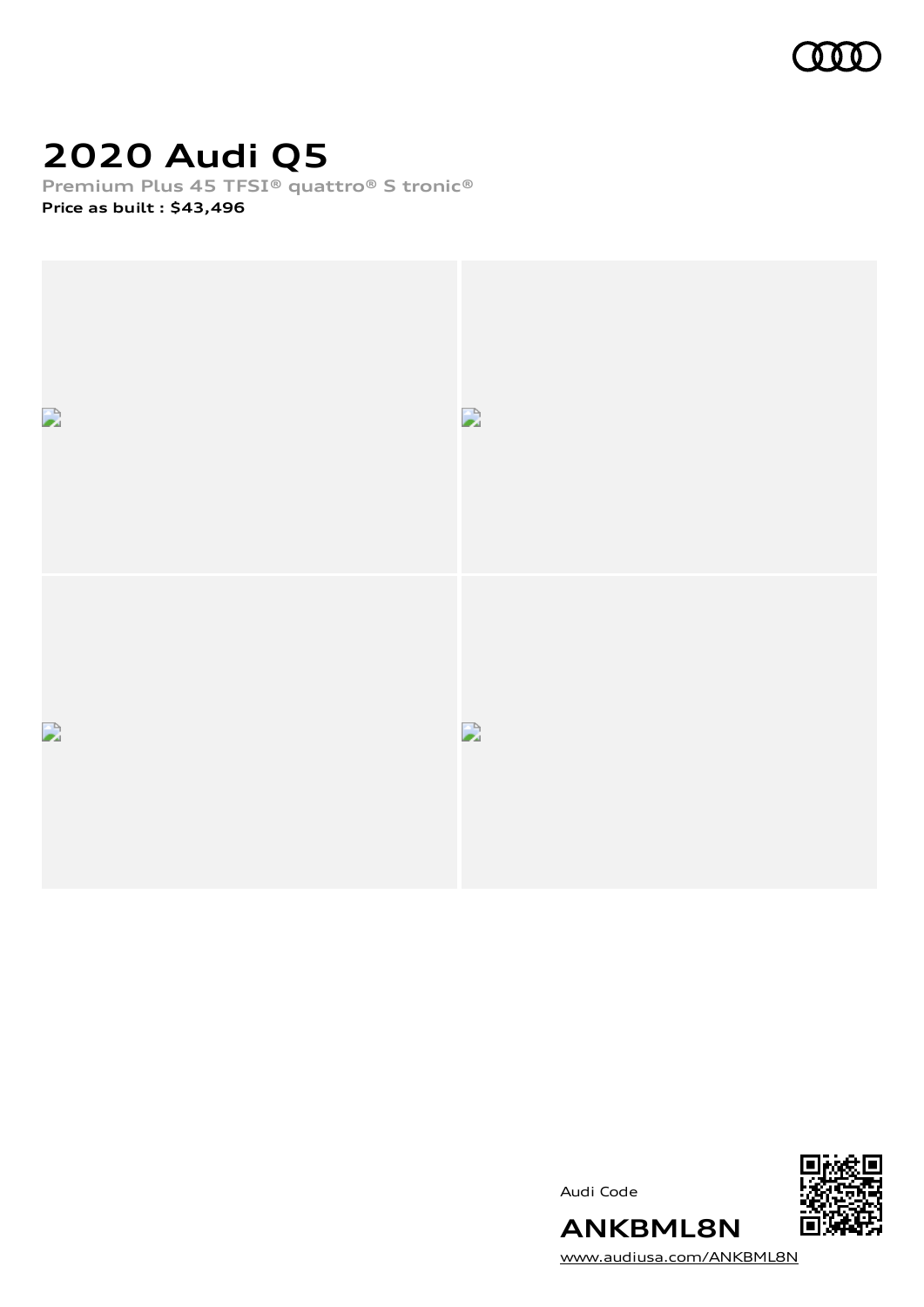### **Summary**

#### **Audi 2020 Audi Q5** Premium Plus 45 TFSI® quattro® S tronic®

**Price as buil[t](#page-7-0)** \$43,496

### **Exterior colour**

Moonlight Blue metallic

### $\overline{\phantom{a}}$

#### **Further Information**

| Type of vehicle | Used car    |  |
|-----------------|-------------|--|
| Mileage         | 9,402 miles |  |
|                 | No          |  |

**Warranty**

#### **Interior colour**

| Seats     | Atlas Beige              |
|-----------|--------------------------|
| Dashboard | Granite Gray/Atlas Beige |
| Carpet    | Granite Gray             |
| Headliner | Beige                    |

#### **Audi Code** ANKBML8N

**Your configuration on www.audiusa.com** [www.audiusa.com/ANKBML8N](https://www.audiusa.com/ANKBML8N)

**Commission number** 0a96a1d40a0e09b0652d

### **Technical Specifications**

| Engine type                  | 2.0-liter four-cylinder                       |
|------------------------------|-----------------------------------------------|
| stroke                       | Displacement/Bore and 1,984/82.5 x 92.8 cc/mm |
| Torque                       | 273 lb-ft@rpm                                 |
| Top track speed              | 130 mph mph                                   |
| Acceleration (0 - 60<br>mph) | 5.9 seconds seconds                           |
| Recommended fuel             | Premium                                       |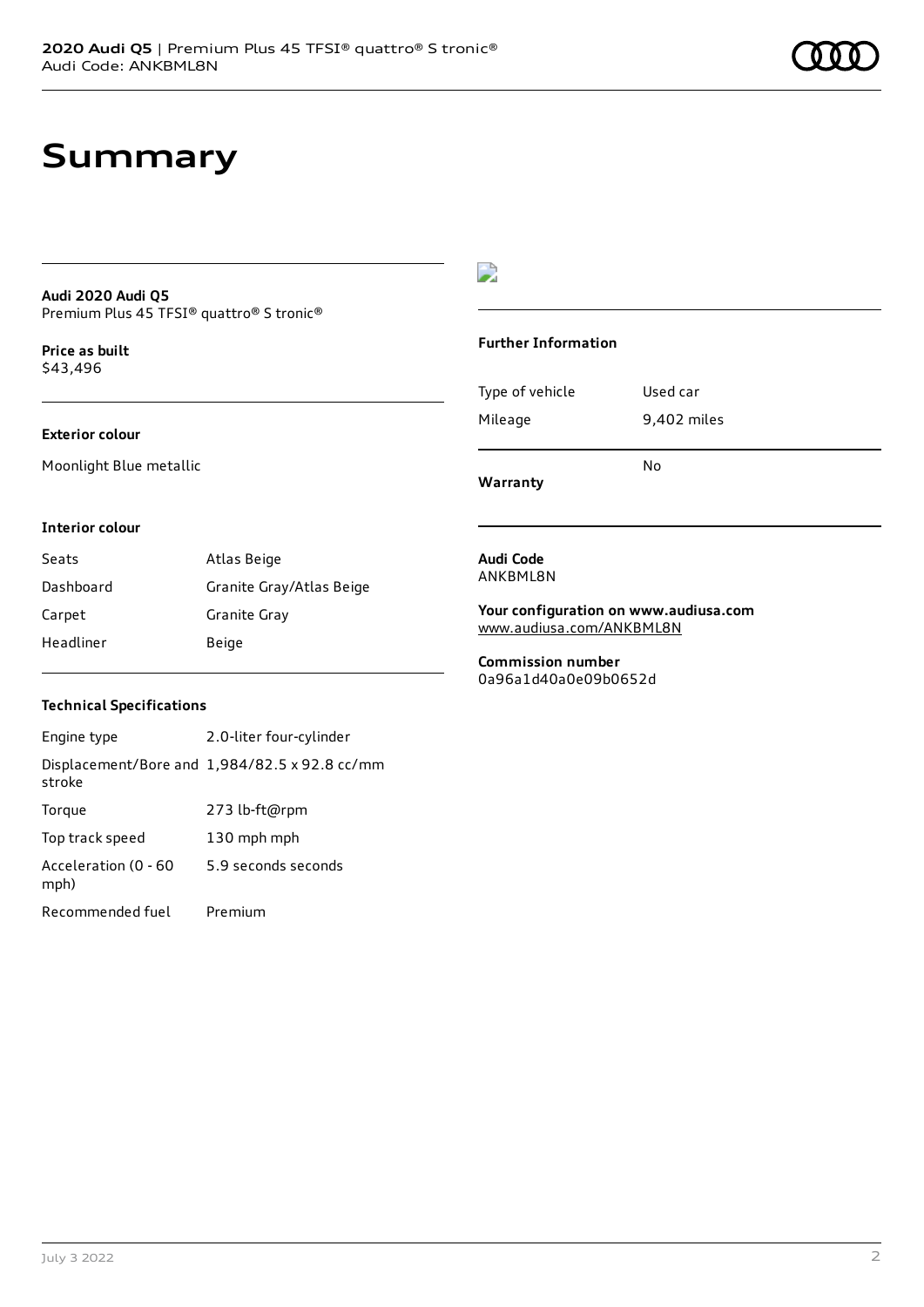

# **Standard features**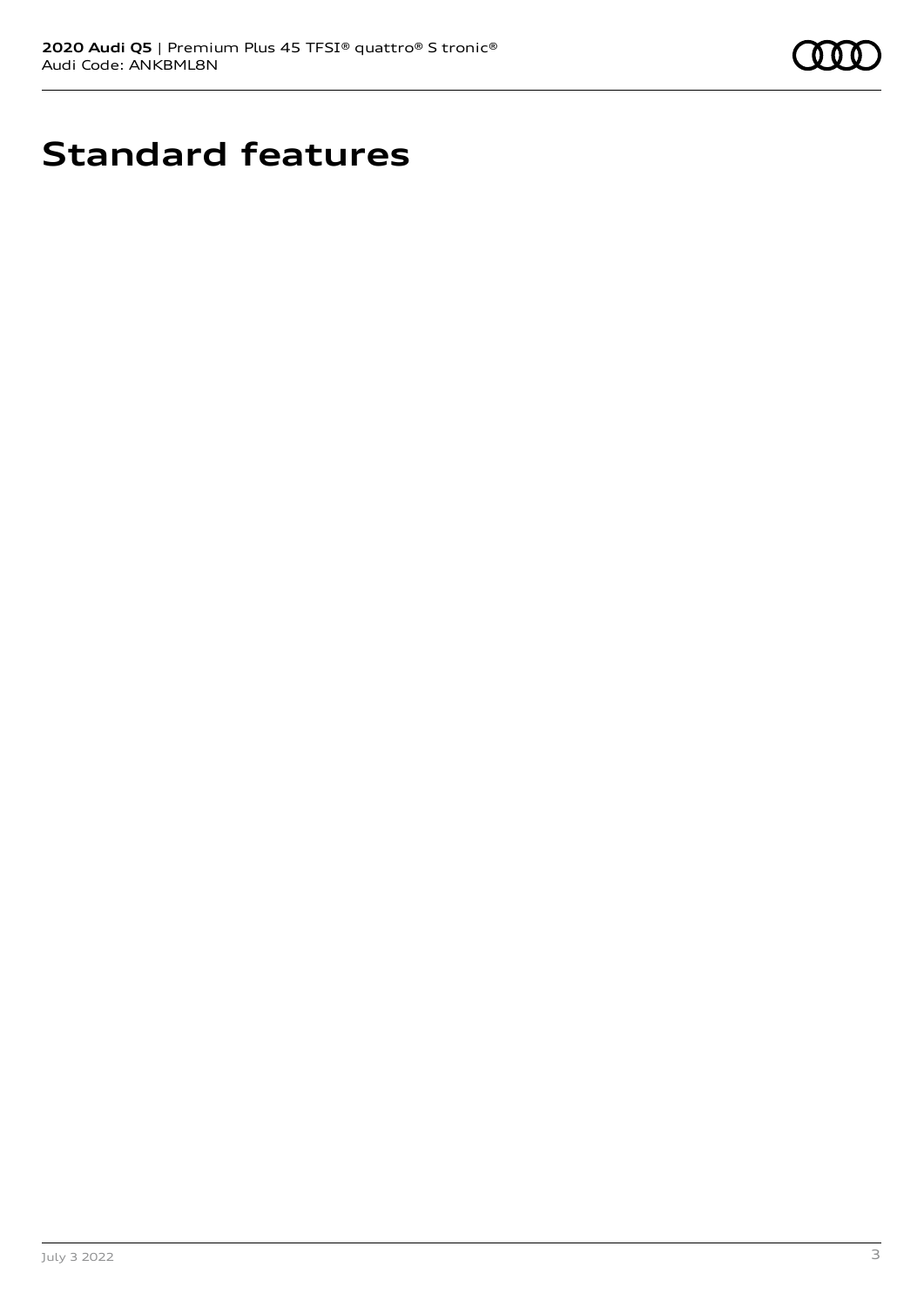# **Dealer remarks**

CERTIFIED PRE-OWNED, ONE OWNER, CLEAN CARFAX, Premium Plus package, Audi advanced key, LED headlights, Panoramic sunroof, parking system plus, MMI Navigation plus with MMI all in touch, Audi virtual cockpit, Audi side assist with pre sense rear, Moonlight Blue Metallic exterior and Atlas Beige interior.

Proudly serving HOUSTON, SUGAR LAND, KATY, PEARLAND AND MEMORIAL AREAS!

When you own an Audi Certified pre-owned vehicle, you own a vehicle that passed a 300+ point dealer inspection process and comes with a 1-year/Unlimited mile warranty and competitive rates.

We at Audi Central Houston take pride at being the top volume Audi dealer in the Great State of Texas (over 10 years running!), as well as being a multi-year winning recipient of Audi's prestigious Magna Society Award-for incredible customer service!!

Come see what makes us great! Check available offers and schedule your reservation TODAY

The Audi you always wanted!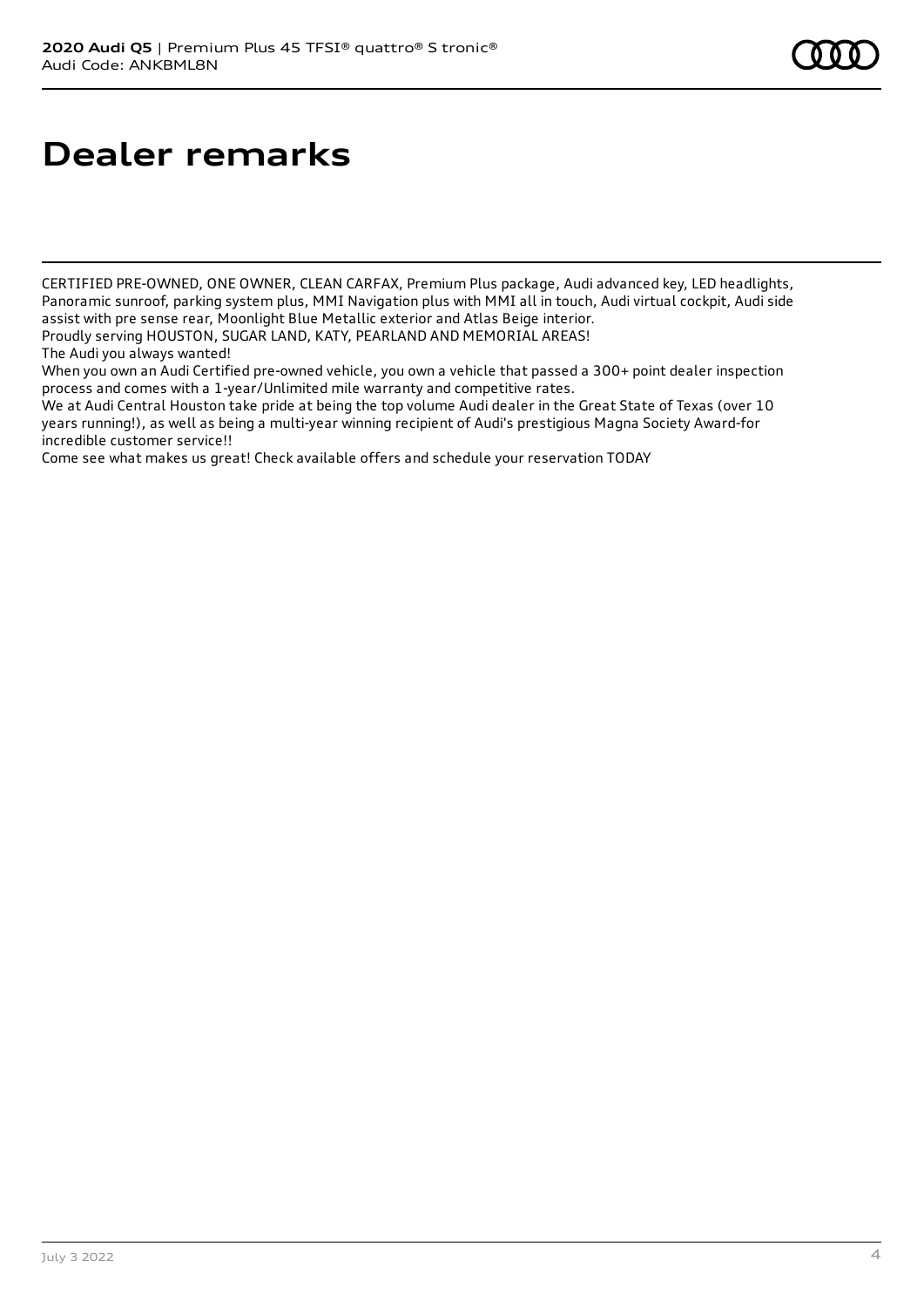## **Technical Specifications**

technology Transmission Seven-speed S tronic® dual-clutch

automatic transmission

### **Engineering | Performance**

| Engine type                                 | 2.0-liter four-cylinder                                      | Steering type                              | Electromechanical power steering                                     |
|---------------------------------------------|--------------------------------------------------------------|--------------------------------------------|----------------------------------------------------------------------|
| Power Level                                 | 45                                                           |                                            | system                                                               |
| Displacement                                | 2.0 l                                                        | Turning diameter, curb- 38.4 ft<br>to-curb |                                                                      |
| Max. output ps/hp                           | 248 @ rpm                                                    | Steering ratio                             | 15.8:1                                                               |
| Towing capacity                             | 4,400-lb lb                                                  |                                            |                                                                      |
| Torque                                      | 273 lb-ft@rpm                                                | Suspension                                 |                                                                      |
| Valvetrain                                  | 16-valve DOHC with Audi valvelift<br>system                  | Front axle                                 | Five-link front suspension                                           |
| Acceleration (0 - 60<br>mph)                | 5.9 seconds seconds                                          | Rear axle                                  | Five-link rear suspension                                            |
| Engine block                                | Cast-iron                                                    |                                            |                                                                      |
| Induction/fuel injection Turbocharged/TFSI® |                                                              | <b>Brakes</b>                              |                                                                      |
| Cylinder head                               | Aluminum-alloy                                               | Front brakes                               | 13.3 (ventilated disc) in                                            |
| stroke                                      | Displacement/Bore and 1,984/82.5 x 92.8 cc/mm                | Rear brakes                                | 13.0 (ventilated disc) in                                            |
| Top track speed                             | 130 mph mph                                                  | <b>Body</b>                                |                                                                      |
| <b>Electrical system</b>                    |                                                              | Material                                   | Multi-material body construction<br>(steel and aluminum composition) |
| Alternator                                  | 110-150 A                                                    |                                            |                                                                      |
| Battery                                     | 420 A/75 Ah                                                  | <b>Warranty   Maintenance</b>              |                                                                      |
| <b>Transmission   Drivetrain</b>            |                                                              | Warranty                                   | 4-year/50,000-mile Audi New<br>Vehicle Limited Warranty              |
| Drivetrain type                             | quattro <sup>®</sup> all-wheel drive with ultra <sup>®</sup> |                                            |                                                                      |

**Steering**

### **(1/2)**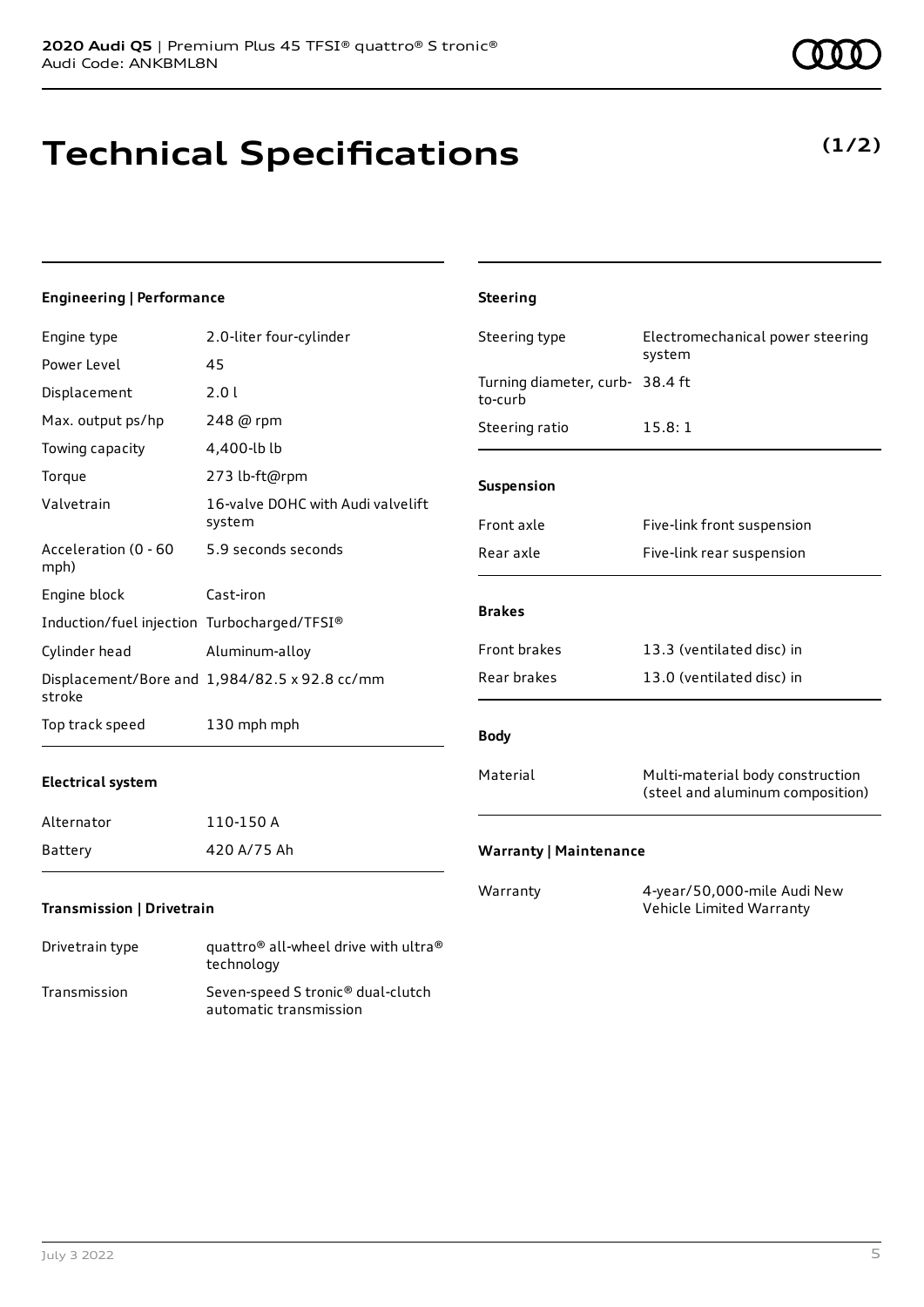### **Technical Specifications**

### **Exterior Measurements**

| Height                           | 65.3 in    |
|----------------------------------|------------|
| Overall width without<br>mirrors | 74.5 in    |
| Length                           | 183.6 in   |
| Wheelbase                        | $111.0$ in |
| Drag coefficient                 | 0.32 Cw    |
| Overall width with<br>mirrors    | 84.3 in    |
| Track rear                       | 63.3 in    |
| Track front                      | 63.6 in    |
| Curb weight                      | 4045 lb    |
| Ground clearance,<br>loaded      | 8.2 in     |

#### **Interior measurements**

| Seating capacity                          | 5                      |
|-------------------------------------------|------------------------|
| Shoulder room, rear                       | 56.5 in                |
| Head room with front<br>sunroof           | 40.2 in                |
| Leg room, rear                            | 37.8 in                |
| Shoulder room, front                      | 57.7 in                |
| Head room with rear<br>sunroof            | 37.7 in                |
| Head room, rear                           | 39.3 in                |
| Leg room, front                           | 41.0 in                |
| Head room, front                          | 41.7 in                |
| Cargo volume, rear<br>seatbacks up/folded | 25.1/53.1 cu ft, cu ft |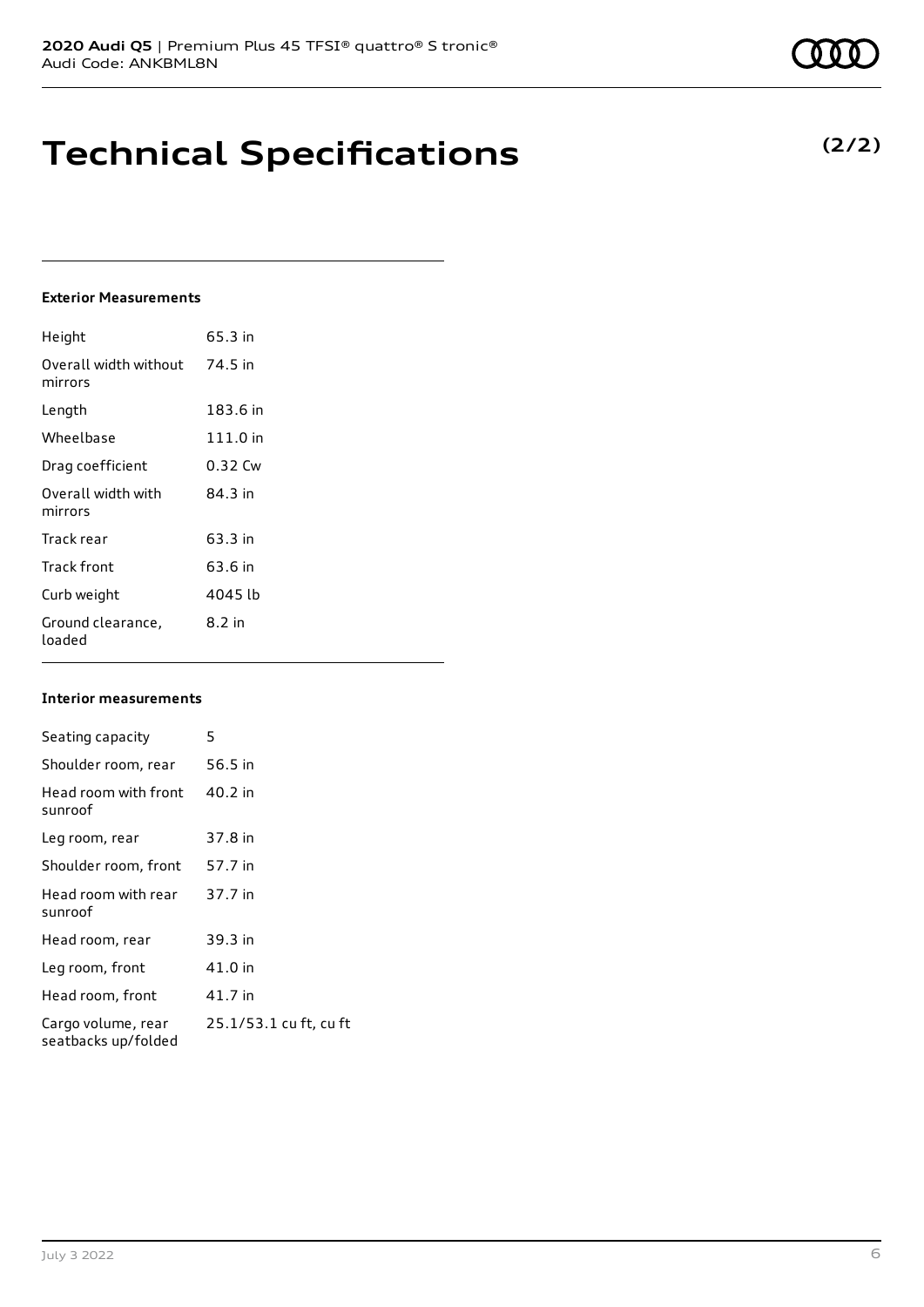### **Contact**

Dealer **Audi Central Houston**

2120 Southwest Fwy 77098 Houston TX

Phone: +17135963500 FAX: 7135963526

www: [https://www.audicentralhouston.com](https://www.audicentralhouston.com/)